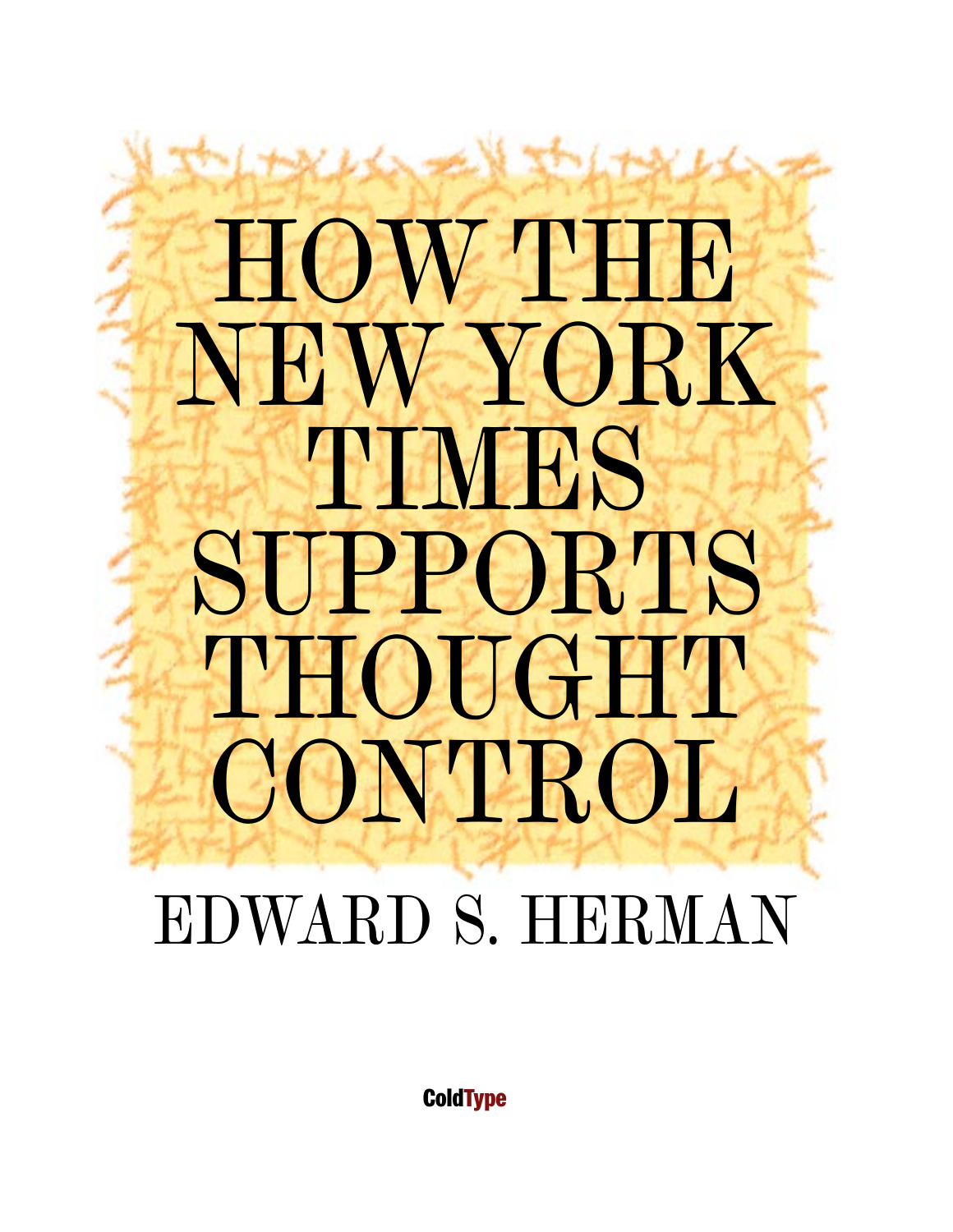## HOWTHE K H'N ORTS THOUGHT CONTROL EDWARD S. HERMAN

Edward S. Herman is Professor Emeritus of Finance at the Wharton School, University of Pennsylvania, and has written extensively on economics, political economy and the media. Among his books are Corporate Control, Corporate Power, The Real Terror Network, Triumph of the Market, and Manufacturing Consent (with Noam Chomsky). He has a regular Fog Watch column in Z Magazine, in which this essay was first published. © Edward S. Herman 2005



WRITING WORTH READING FROM AROUND THE WORLD www.coldtype.net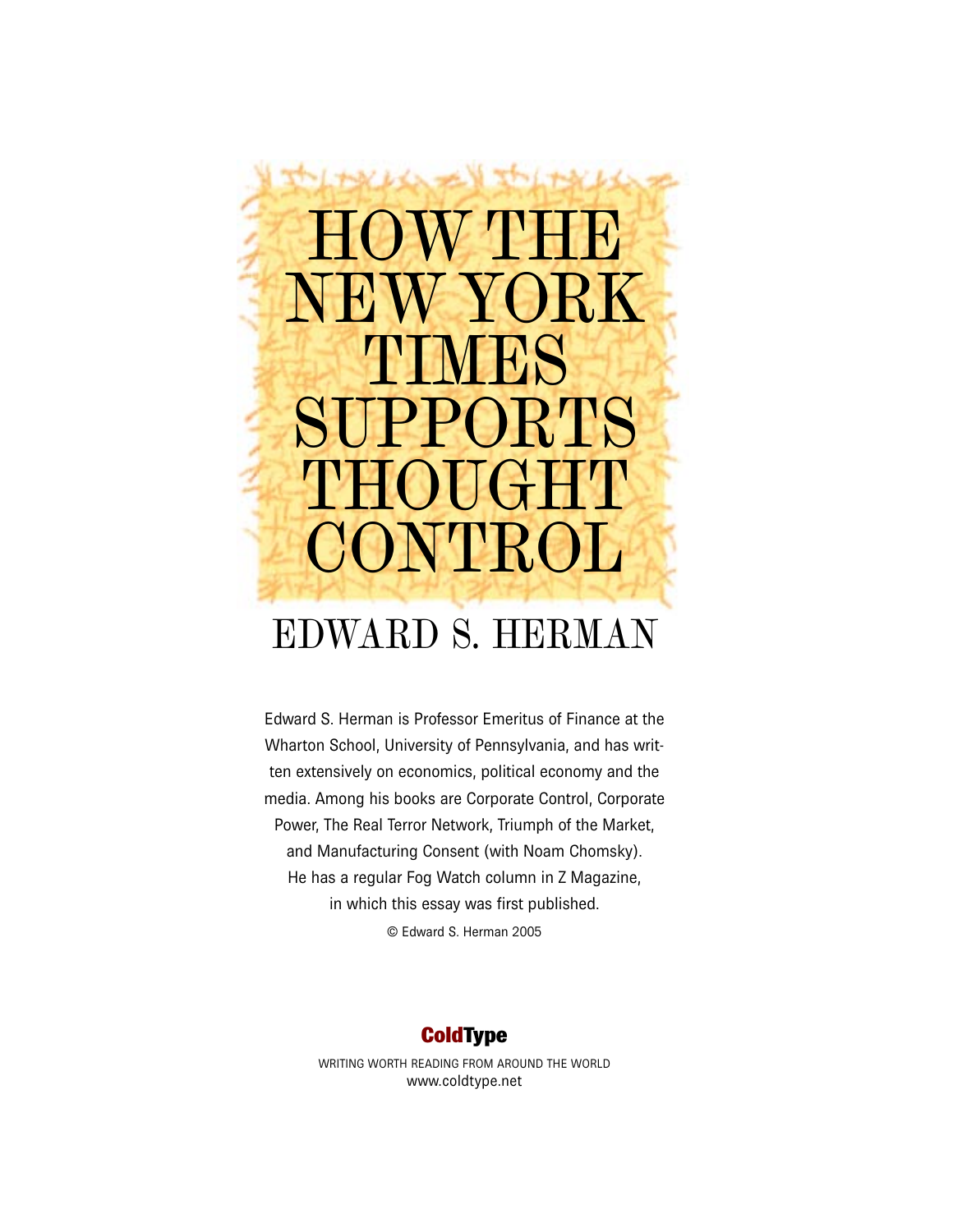he New York Times has never been a very courageous<br>newspaper in times of political hysteria and threats to<br>civil liberties. When Bertrand Russell was denied the<br>right to fill his appointment at CCNY in 1940, following<br>an u newspaper in times of political hysteria and threats to civil liberties. When Bertrand Russell was denied the right to fill his appointment at CCNY in 1940, following an ugly campaign by a rightwing Catholic faction opposed to his positions on divorce and marriage, the paper

ment "impolitic and unwise" and criticized him for not withdrawing when the going got hot ("The Russell Case," April 20, 1940). Russell pointed out in a published reply something the editors had missed: that there was a serious matter of principle at stake; that a withdrawal would have been "cowardly and selfish" and would have "tacitly assented to the proposition…that substantial groups should be allowed to drive out of public office individuals whose opinions, race or nationality they find repugnant" (April 26, 1940).

During the McCarthy era also the Times failed to stand by its ex-Communist employees who were willing to tell all to the Times officials, but not turn informers. They were fired, and in its news and editorials the paper failed to oppose the witchhunt with vigor and on the basis of principle. Publisher Arthur Hays Sulzberger himself wrote an editorial assailing the use of the Fifth Amendment in appearances before the House Committee on UnAmerican Activities (August 6, 1948).

We are in another period of escalating attacks on civil liberties, with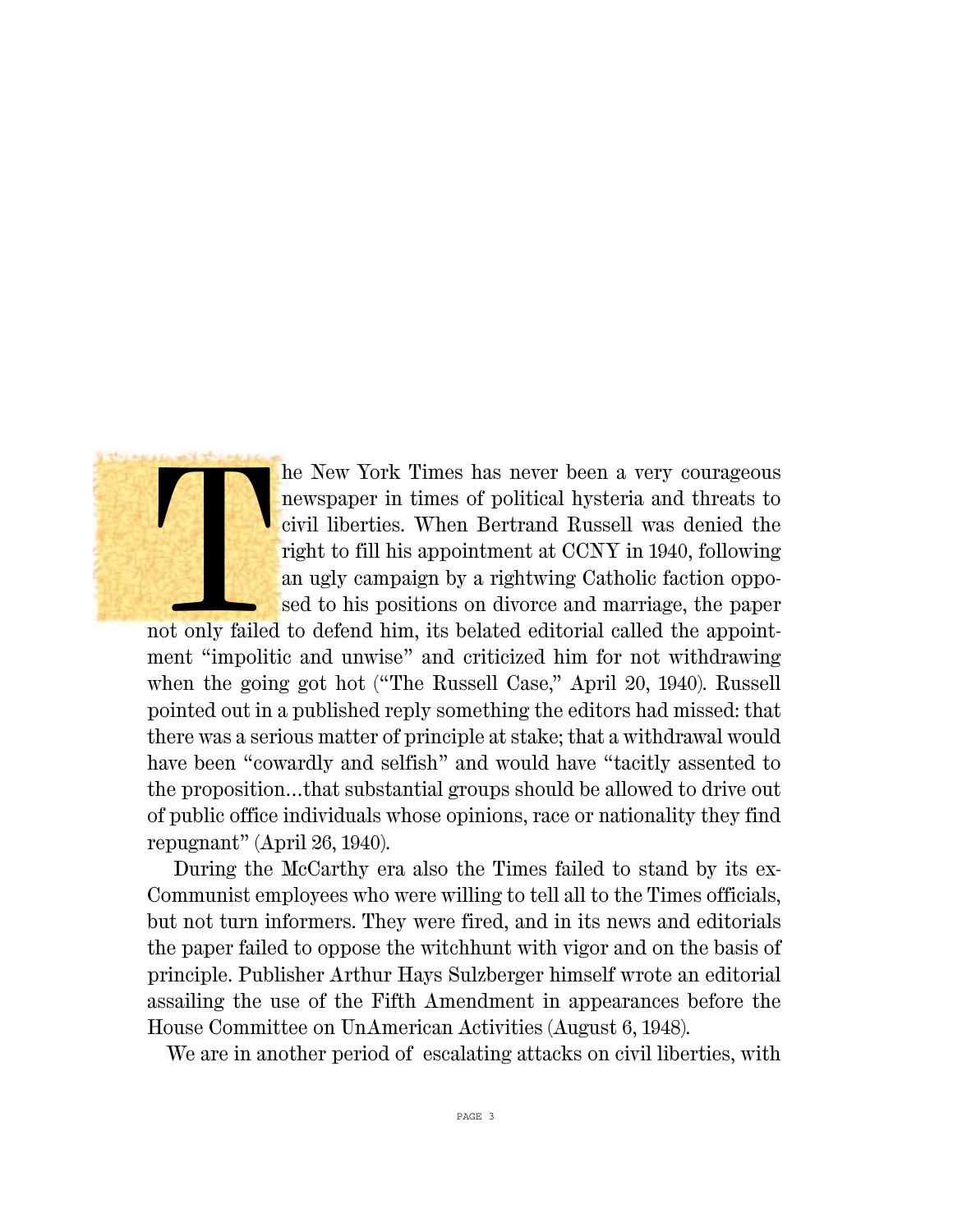the Patriot Act, a lawless rightwing administration, open threats to retaliate against judicial failures to follow rightwing dictates, and perpetual aggression to create the justification for repressive policies at home. An important additional factor is the steadily increasing aggressiveness of pro-Zionist forces, both in the United States and elsewhere, who have fought to contain criticism of Israeli policies by any means, including harassment, intimidation, threats, boycotts, claims of "anti-semitism," occasional resort to violence, and other forms of pressure. While sometimes allegedly based on the need for fairness, balance and truthfulness, these campaigns are completely one-sided and are invariably aimed at suppressing alternative views and inconvenient facts.

Attacks on critics of Israel are of long standing – individuals like Edward Said and Noam Chomsky have been vilified and threatened for years, and both frequently needed police protection at speech venues, at work or at home. The situation has worsened in the Bush-2 era, in good part because of the cultivated hysteria of the "war on terror" and congenial environment provided by Bush, the strengthening of the rightwing media, and the demands imposed by Israeli policies. On the latter point, it has long been noted that increased Israeli violence and land seizure, which causes greater international hostility to Israel, induces a new protective response by "defenders of Israel." In recent years nobody who criticizes Israeli policies has escaped attack – not attack by intellectual argument, but by ad hominem assault, spam invasions, the use of stolen addresses to embarrass, threats, and campaigns to discredit and silence. For these attackers the end justifies any means, including, of course, lies (for one episode in the extensive lying career of Harvard law professor Alan Dershowitz, see the letter exchange between him and Noam Chomsky, Boston Globe, May 17, May 25 and June 5, 1973).

The Bush-Sharon era has witnessed the emergence of McCarthyite institutions like Campus Watch and the David Project, designed to police academic Middle East studies for un-Israeli-patriotic thoughts, putting pressure on academics and administrators to intellectually cleanse, and providing targets for vigilantism. There are even current proposals to legislate for "balance" and "fairness" in Middle East studies both at the state and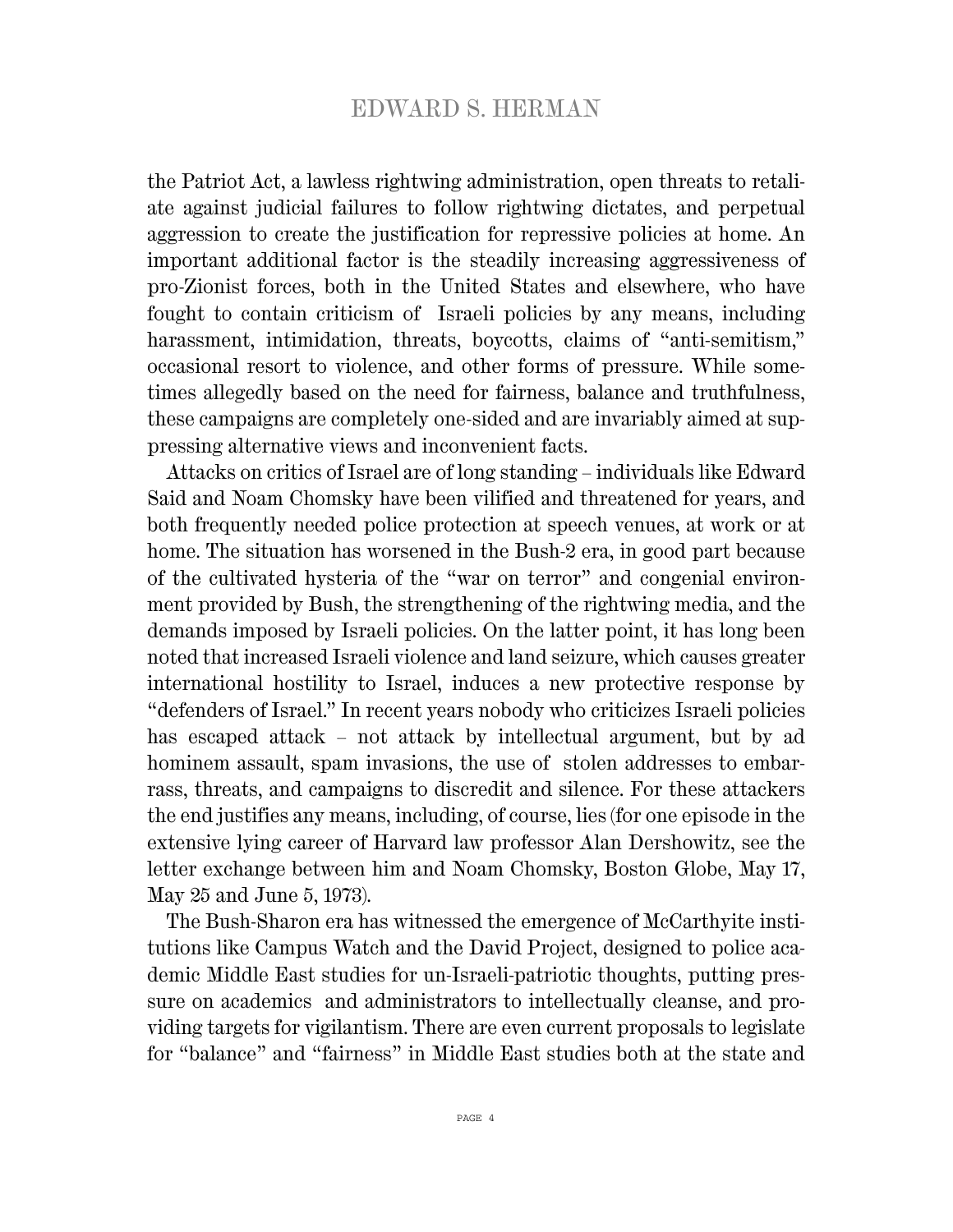federal level. These vigilante efforts and attempts to politicize the university pose serious threats to free speech, academic freedom, and the independence of the university. They are also threats to integrity and truth, with the main target criticism of Israeli policy and with the aim of making the official Israeli version of history the sole legitimate narrative.

It is in this context that we must evaluate the Joseph Massad case, Columbia University's handling of that case, and the New York Times' editorial on "Intimidation at Columbia" (April 7, 2005). Massad, who teaches courses in Middle Eastern studies at Columbia, and is critical of Israeli policies in Palestine, has been under assault from pro-Zionist forces, in class and outside, for years, although running an open class, tolerating hostile and often irrelevant questions, many times by outsiders and "auditors," and with a record of having never thrown anybody out of class for harassment (for documents by Massad and others bearing on this record, see the links provided at the end of this article).

In a decent and honest environment, concern about "intimidation" would focus on the intimidation of Joseph Massad, whose life has been been made very stressful and whose freedom to teach and effectiveness as a teacher has been threatened by this campaign of harassment – and Massad and his students are not alone in victimization by this campaign for the hegemony of an official truth.

But in the indecent and post-Orwellian world in which we live, Massad is the intimidator, several students he allegedly treated harshly are the true victims, and justice demands an inquiry on this alleged intimidation and a possible disciplining or firing of this intimidator. Thus, Columbia University's administration, responding to the hegemony campaign in the Daily News, New York Post, Wall Street Journal, and by other organized groups and individuals, appointed a grievance committee to look into the allegations of intimidation of students by Massad and a colleague who have failed to follow the official narrative. But this committee had no instruction to consider the intimidation of Massad et al., although both the committee and New York Times acknowledge that he and others have had their classes "infiltrated by hecklers and surreptitious monitors, and they received hate mail and death threats" ("Intimidation at Columbia").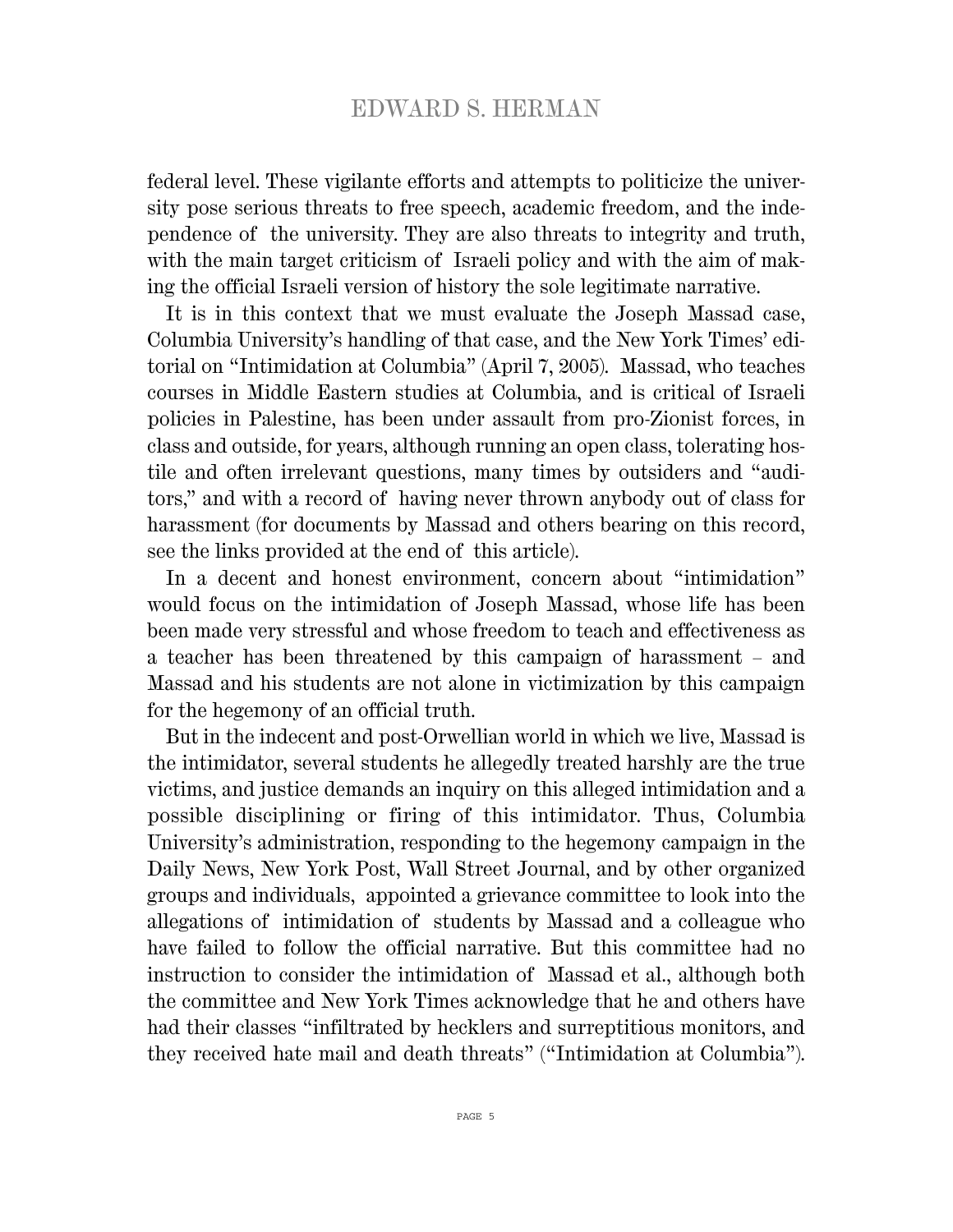Put otherwise, the admitted systematic intimidation of the faculty, clearly a threat to academic freedom and the possibility of honest teaching and research, is off the agenda for an inquiry into intimidation; claims by several students that are disputed and clearly part of a larger campaign of intimidation involving Campus Watch, David Horowitz and other nationally-based intimidators, must be taken seriously.

The Columbia grievance committee displayed bias by its willingness to accept a one-sided assignment in which only student intimidation was at issue. Their bias was also evident in their handling of the student complaints. The two complaints about Massad were declared "credible" although made belatedly and contested by Massad. The committee does not state explicitly that Massad's denial in the classroom case was "incredible" and that Massad (and his three student witnesses) lied, so "credible," undefined, appears to mean not disproved and theoretically possible, and the committee's finding is therefore not only asinine and damaging to Massad, it opens a Pandora's box to future accusations of intimidation.

The "most serious" student accusation, which dates back to the Spring of 2002, was that Massad said to a student "If you are going to deny the atrocities being committed against Palestinians, then you can get out of my classroom." This statement was confirmed by one student and an outsider allegedly present but unnoticed by others. Massad denied the accusation and was supported by three students. The committee noted that the accusing student didn't leave the classroom, and expulsion was contrary to Massad's policy (with no such case ever reported). The student failed to complain in 2002 and did not mention the incident in her evaluation sheet for the course. The other student accusation was not in a classroom, the time and place were vague, and the alleged statement by Massad, while harsh was conceivable in the heat of a private argument; but the student and incident were not recollected by Massad. These incidents might have happened, but they might not, and actual incidents might have been rewritten to serve a political agenda. The grievance committee doesn't even mention these possibilities, nor does it place them in the context of continuous harassment and intimidation from the side of the purported victims that might be considered to reduce their "credibility."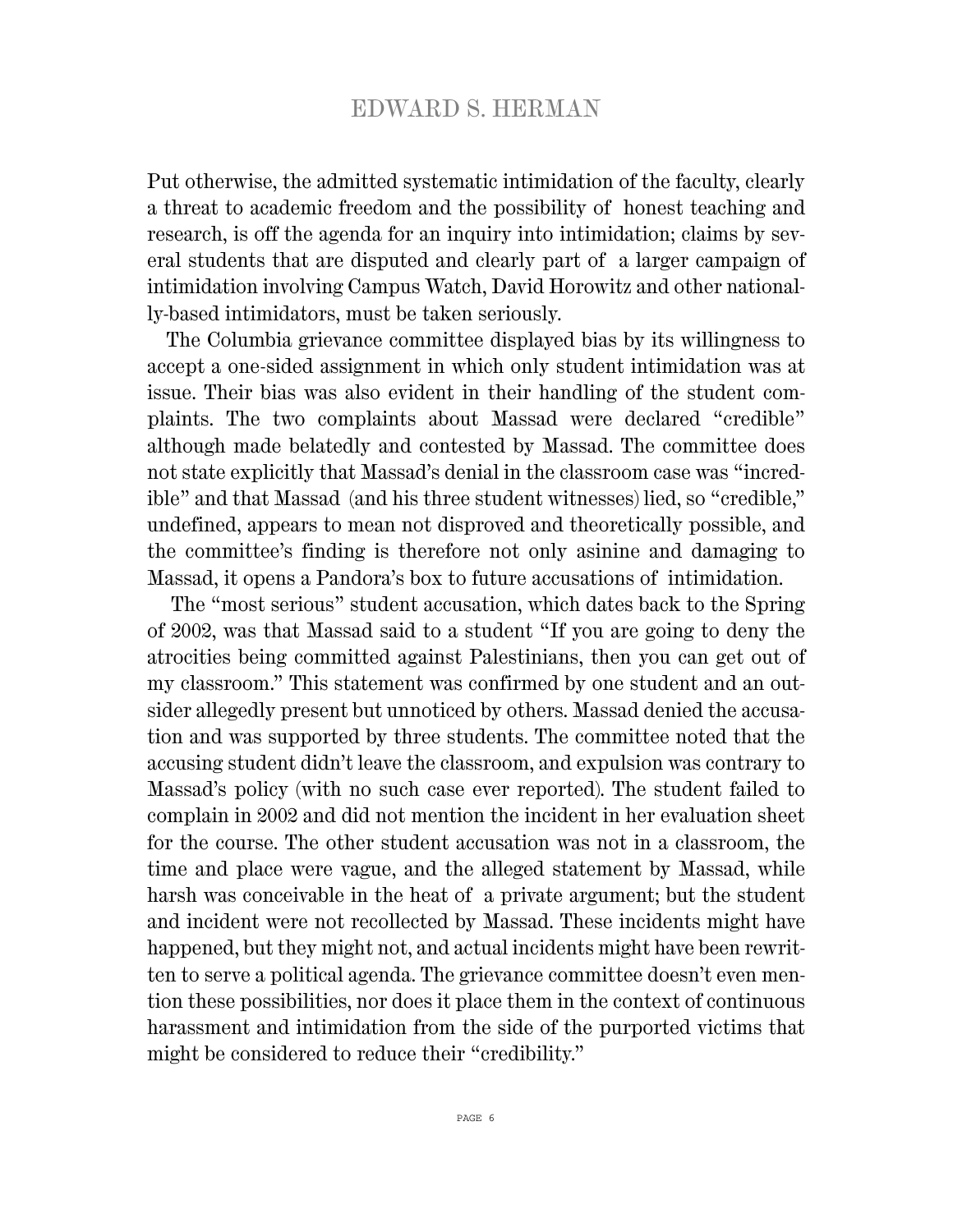A third demonstration of the grievance committee's bias is its suggestion that the failure of the student victims to complain earlier resulted from a deficient grievance procedure at Columbia. The committee said that it was only a "result of these failures that outside advocacy groups devoted to purposes tangential to those of the University were able to intervene to take up complaints expressed by some students." But not only is this a fallacy in that there were several routes to complaint at the time these incidents occurred, which the students failed to tap, the committee fails to note the possibility that the absence of earlier complaints might be because the incident or incidents didn't happen or were later inflated in seriousness, constructed or made serious only as part of the escalating attacks on Massad and other dissidents from the official line. The committee premises the truthfulness of the complainants and ignores their possible role in a larger campaign of suppression – that is, they fail to recognize that the belated complaints may be part of the process by which "advocacy groups devoted to purposes tangential to those of the university" have been able to accomplish their ends.

Turning to the New York Times editorial, although noting in the penultimate paragraph that the accused faculty members had had their classes infiltrated, disrupted, and monitored by outsiders, and had been recipients of hate mail and death threats, the editors do not criticize Columbia for failing to act to prevent these numerous abuses threatening academic freedom, nor do they even hint that any remedy was called for. This was apparently acceptable intimidation, coincidentally carried out against individuals challenging the official narrative that the New York Times itself has adhered to closely (see my article on the media's treatment of Israel's approved ethnic cleansing: http://www.zmag.org/meastwatch/israeleth3. htm). The editors focus on Massad, allegedly "clearly guilty" of ill temper on two occasions, although under continuous provocation over several years. The editors misrepresent the facts even here – the grievance committee called the charges "credible," but didn't explicitly deny the credibility of Massad and his witnesses. Neither the committee nor editors had the integrity to note that the student charges were old and that they might have been constructed as part of an organized campaign of derogation; or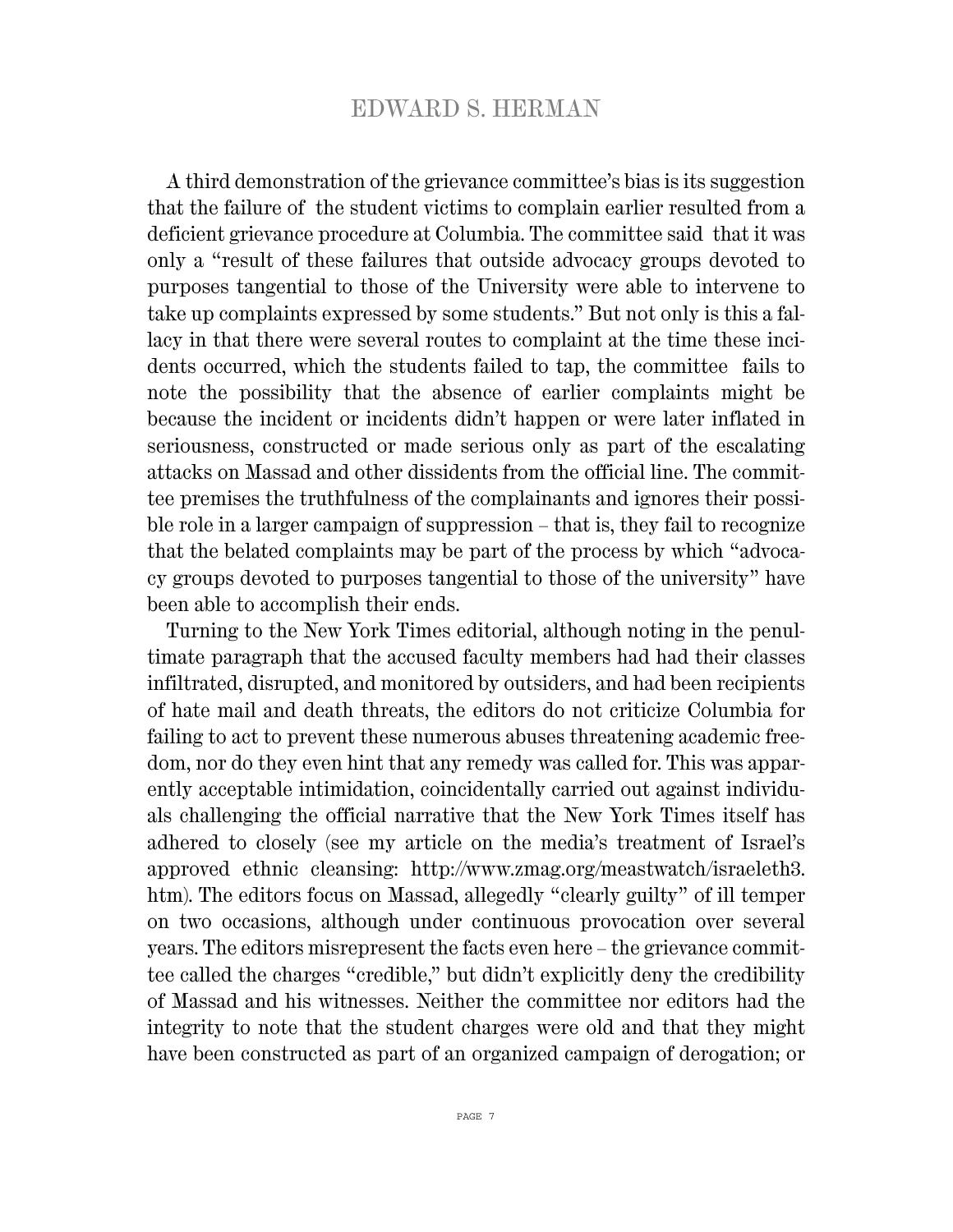that the methods employed in this campaign have not been scrupulous, and that the incidents might have been edited or entirely fabricated.

In its last paragraph the Times editors contend that the grievance committee's mandate should have extended to the question of "anti-Israel bias" and that Columbia should hire and fire "with more determination and care." In short, the Newspaper of Record tells its readers that universities should police thought to keep out unwarranted bias, which seems to pose a threat in only one direction – the editors have never mentioned the possibility of unwarranted pro-Israeli bias, which for the editors may be inconceivable.

Joseph Massad is in good company. The editors of the New York Times found Bertrand Russell unworthy of an appointment to CCNY based on his politics and a bandwagon of hostile attacks. Sixty four years later they implicitly call for the removal of Joseph Massad based on his politics and an organized campaign of derogation. As Russell pointed out to the editors back in 1940, it is contrary to the fundamental principles of a free society to drive out of their position "individuals whose opinions, race or nationality they find repugnant." This point remains valid even where done under the cover of alleged "intimidation" by the victim being driven out.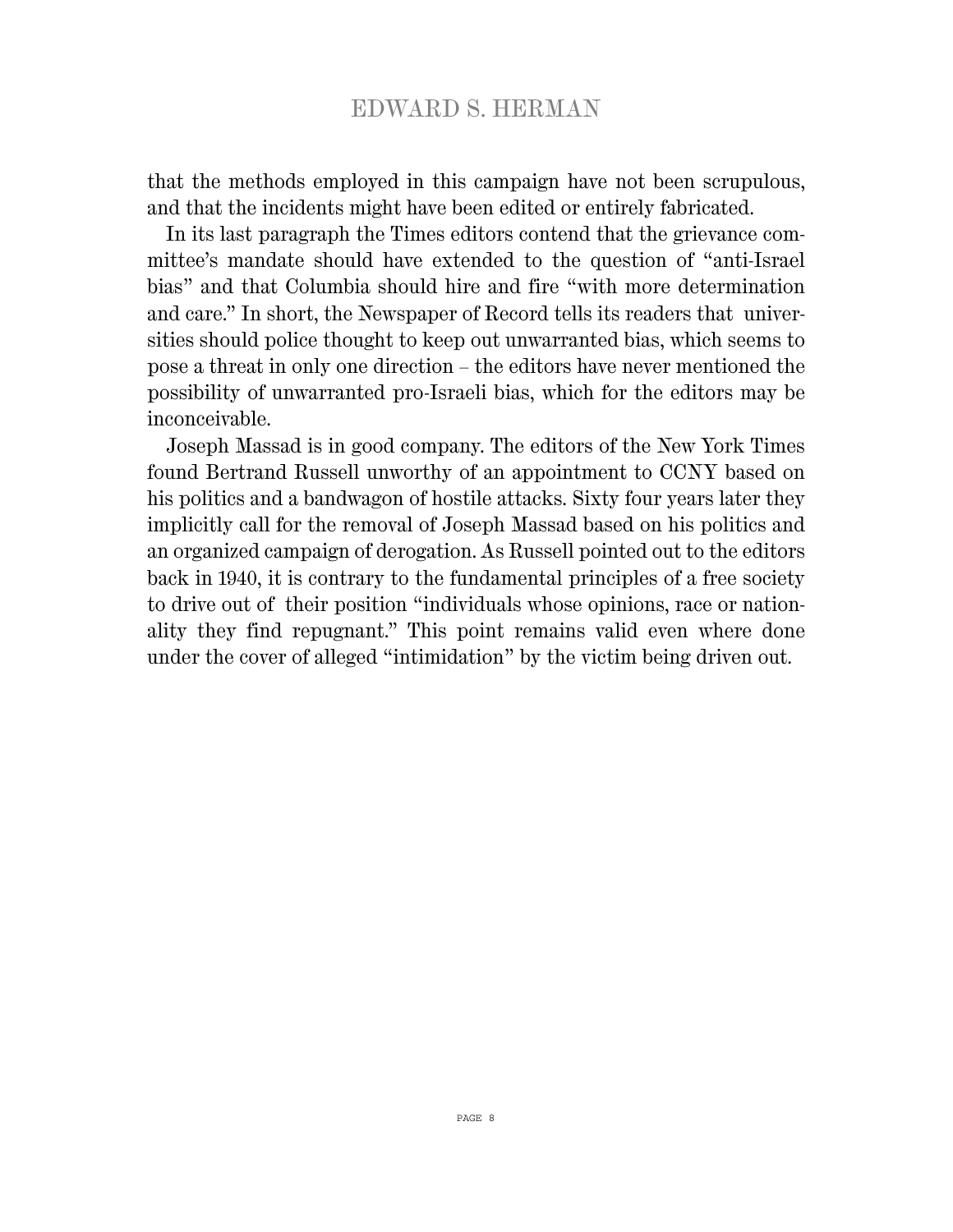#### **USEFUL LINKS**

New York Times Supports McCarthyite Witch Hunt www.juancole.com/2005/04/new-york-times-supports-mccarthyite.html Juan Cole, Informed Comment (April 8, 2005)

Ad Hoc Grievance Committee Report www.columbia.edu/cu/news/05/03/ad\_hoc\_grievance\_committee\_report.html Ira Katznelson, Chair; Lisa Anderson; Farah Griffin; Jean E. Howard; and Mark Mazower, Columbia University (28 March 2005)

EI EXCLUSIVE: Joseph Massad's statement to Columbia University's Ad Hoc Grievance Committee www.electronicintifada.net/v2/article3742.shtml (5 April 2005)

Columbia Unbecoming in the clear light of day www.electronicintifada.net/v2/article3296.shtml Monique Dols (5 November 2004)

Joseph Massad responds to the intimidation of Columbia University www.electronicintifada.net/v2/article3282.shtml Joseph Massad (3 November 2004)

Columbia Considers Limits on Political Expression at University www.electronicintifada.net/v2/article2677.shtml Jacob Gershman, The New York Sun (19 April 2004)

Curriculum reform should start in the U.S. and Israel www.electronicintifada.net/v2/article1825.shtml Joseph Massad (18 August 2003)

Policing the academy www./electronicintifada.net/v2/article1362.shtml Joseph Massad (14 April 2003) Can a 'Patriotic' Mob Take Over the Universities? www.dissidentvoice.org/Mar05/Kimmerling0329.htm Baruch Kimmerling, Dissident Voice [or: www.dissidentvoice.org] www.blog.zmag.org/index.php?URL=http://www.dissidentvoice.org%5d (March 29, 2005)